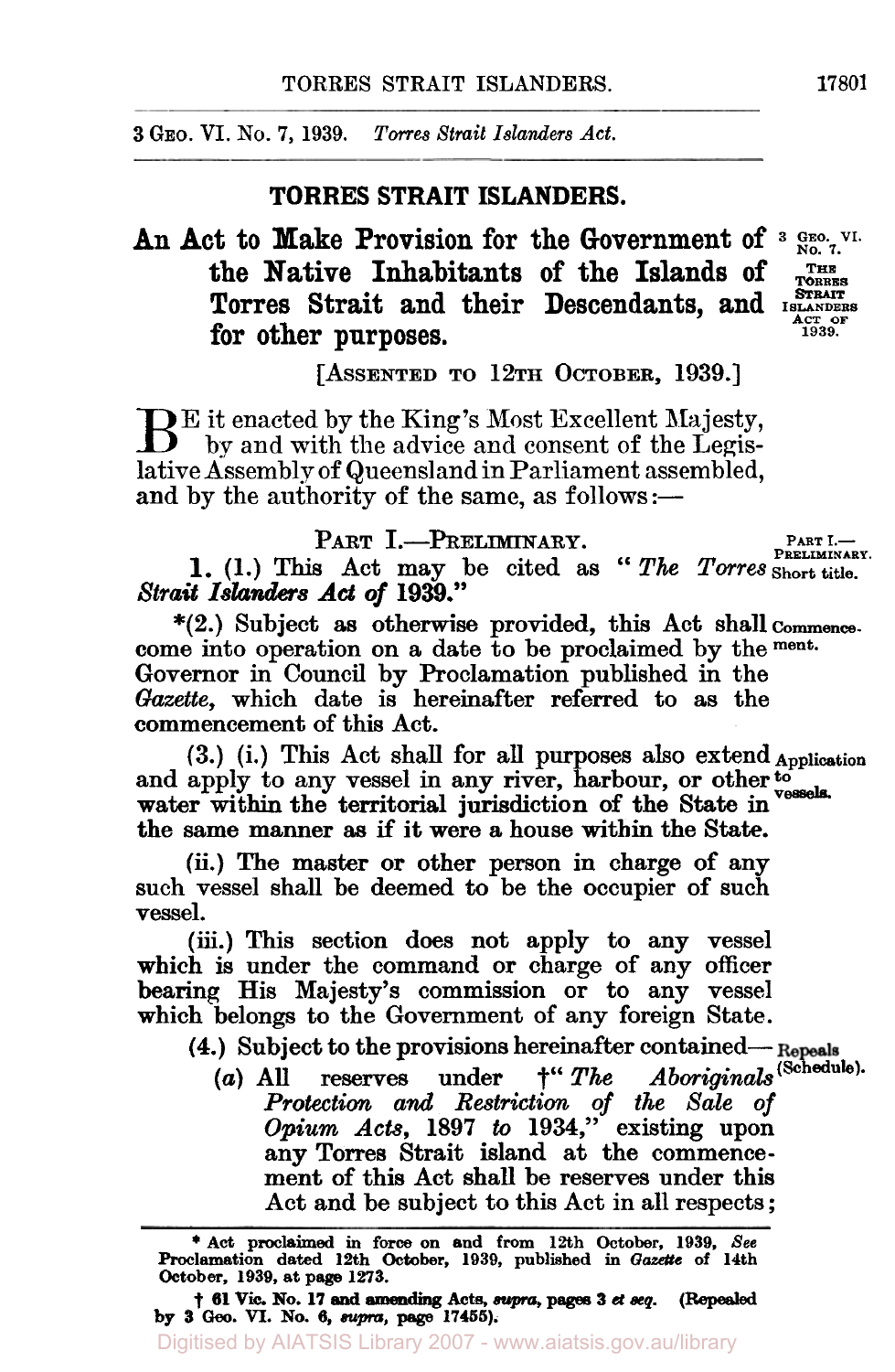#### 17810 TORRES STRAIT ISLANDERS.

**PART III.- ISLAND LOCAL GOVERNMENT.** 

**Members re-elected. may be** 

(iii.) Nothing herein contained shall prevent any person from being immediately or at any time re-elected to the office of chairman or member if he is capable for the time being under this Act of being and continuing as such chairman **or** member.

(iv.) If vacancies occur at any time to prevent a quorum of members from being obtained the protector may make such arrangements as he considers necessary for carrying on the essential services of the reserve until such vacancies are filled.

**Election of chairman. deputy** 

(13.) (i.) At the first meeting of the council after the conclusion of the triennial election of members or a fresh election of members or at some adjournment thereof the members present shall elect one of the members to be deputy chairman who shall, except as hereinafter provided, hold office until the conclusion of the next triennial election of members.

(ii.) If the deputy chairman resigns his office as deputy chairman or member or his office otherwise becomes vacant the council shall elect a member to be deputy chairman in **his** stead who shall hold office until the period aforesaid.

(iii.) The office of deputy chairman shall-

- (a) Commence on the day of his election thereto ;
- (b) Become vacant on the day of the conclusion **of** the next triennial election or on **his** ceasing to be a member.

**duties of** 

**Powers and (14.) (i.) The chairman shall preside at every** meeting of the council at which he is present and if he is prevented by absence, illness, or otherwise **from**  presiding at any meeting the deputy chairman shall preside at the meeting.

> (ii.) A deputy chairman may act in the office **of**  chairman during such time **as** the chairman is prevented by absence or **illness** or otherwise from performing the duties of chairman **or** during such time as a vacancy exists in the office of chairman.

> (16.) (i.) The first meeting of the Council shall be held within seven days after the conclusion **of** the first election at a time to be fixed by the chairman.

> **(ii.)** The **first** meeting **of** the council **after** the conclusion **of** every triennial election **or** fresh election

**When may act.** 

**Meetings.**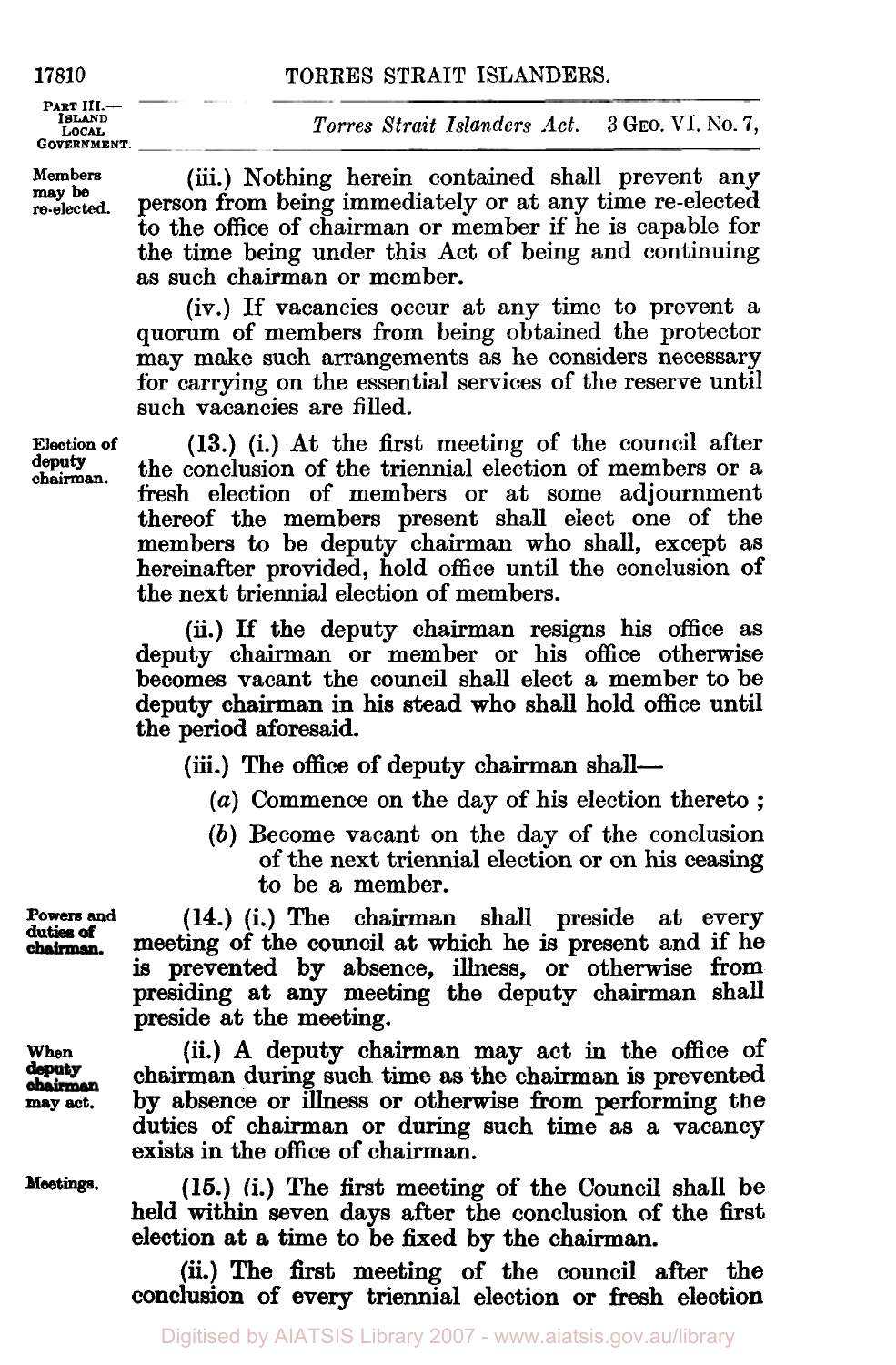**PART III.-**<br>*ISLAND* 

of all the members of the council shall be held within seven days after the conclusion of such election at a time to be fixed by the chairman.

(iii.) The council shall have power to fix by by-law or resolution when meetings shall be held.

(16.) (i.) No business shall be transacted at any Quorum meeting unless a majority of the whole number of voting. members of the council are present when such business is transacted.

(ii.) All powers vested in the council may be exercised by the majority of the members present at any meeting duly held and all questions shall be decided by a majority and by open voting.

a vote and if the numbers are equally divided he shall  $_{\text{vote}}^{\text{casting}}$ have a second or casting vote. (17.) (i.) On every question the chairman shall have Chairman's

(ii.) At all meetings save **as** by this Act is otherwise provided all members present shall vote.

(iii.) If a member refuses to vote **his** vote shall be counted for the negative.

(18.) (i.) The members present at a meeting may Adjourn-<br>time to time ediaurn the meeting from time to time adjourn the meeting.

(ii.) If a quorum is not present within one hour after the time appointed for a meeting the members present or the majority of them or any one member if only one is present or the clerk if no member is present may adjourn such meeting to any time not later than seven days from the date of such adjournment.

**12.** The council shall cause minutes of all the Records; proceedings of the council with the names of the members proceedings. present at each meeting and the names of all members voting upon any question to be duly recorded from time to time in minute-books to be provided for the purpose, which shall be kept by the clerk.

The minutes of each meeting shall be signed after confirmation by the council by the chairman at the meeting next succeeding the meeting at which such proceedings have taken place.

Such minute-books shall be open to inspection.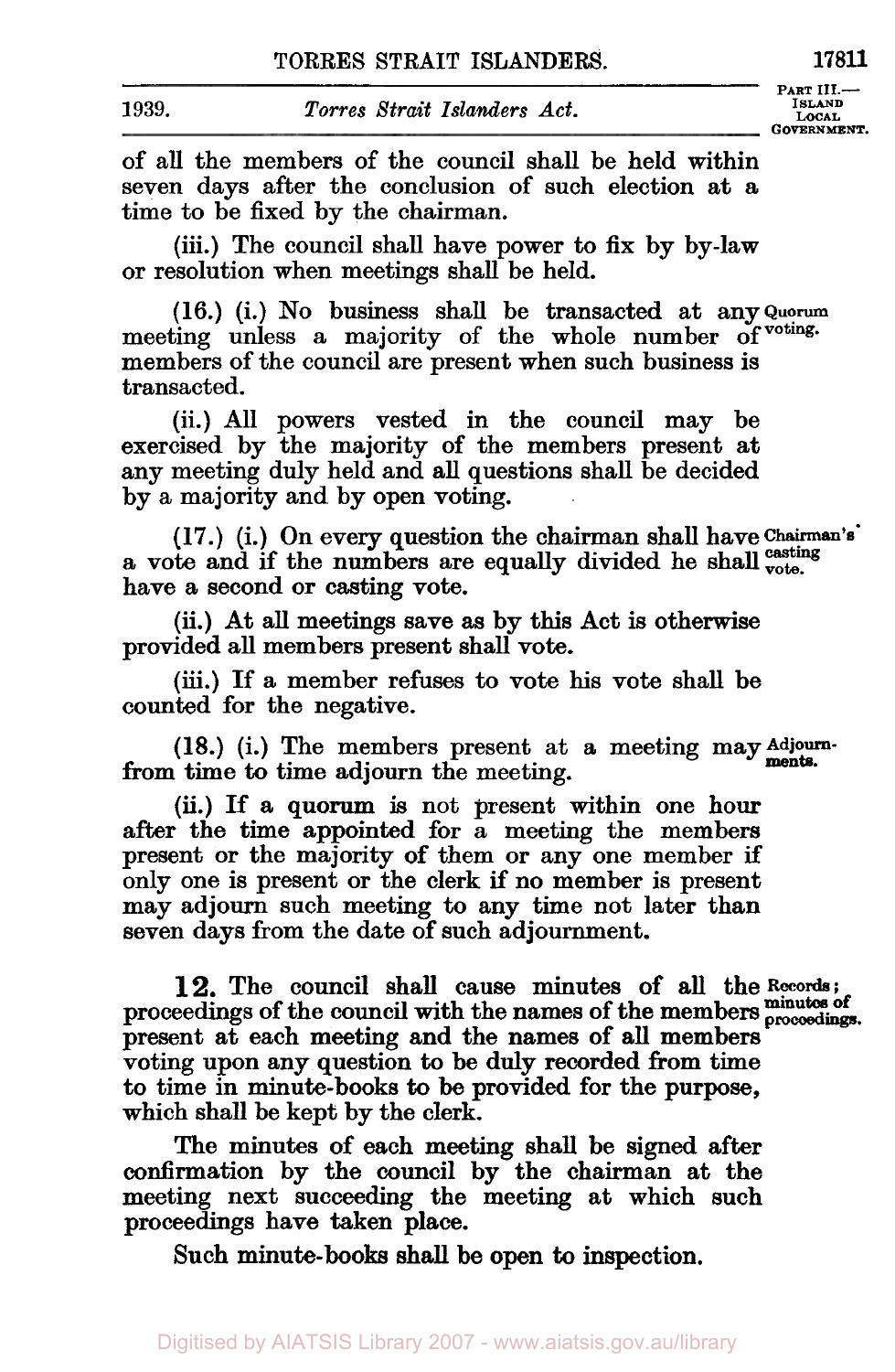**PART I.-** PRELIMINARY.

**17802** TORRES STRAIT ISLANDERS.

#### *Torres Strait Islanders Act.* **3 GEO.** VI. **No. 7,**

(b) All contracts and agreements entered into with islanders, permits and certificates of exemption granted with respect to islanders, and removal orders issued pursuant to \*" The A *boriginals Protection and Restriction* of *the Sale of Opium Acts,* **1897** *to* **1934,"** shall be of the same validity as if they had been entered into, granted, and issued under this Act, and shall be subject to this Act in all respects.

**Parts of Act.** 

**2.** This Act is divided into Parts as follows: $\frac{...}{...}$ 

- PART I.-PRELIMINARY ;
- PART II.-CENTRAL AUTHORITY;
- PART III.-ISLAND LOCAL GOVERNMENT ;
- PART IV.-ISLAND COURT ;
- PART V.-PRESERVATION AND PROTECTION;
- PART VI.-ISLAND INDUSTRIES BOARD.
- Definitions. **3.** In this Act, unless the context otherwise indicates, the following terms have the meanings set against them respectively, that is to say :-
- **council.**
- 
- **Director.**

**Islander.** 

- " Council "-The island council constituted under<br>this Act;
- this Act;<br>
" Director"—The Director of Native Affairs<br>
appointed under  $f''$  The Aboriginals  $\ddot{ }$   $\ddot{ }$   $\dddot{ }$   $\dddot{ }$   $\dddot{ }$   $\dddot{ }$   $\dddot{ }$   $\dddot{ }$   $\dddot{ }$   $\dddot{ }$   $\dddot{ }$   $\dddot{ }$   $\dddot{ }$   $\dddot{ }$   $\dddot{ }$   $\dddot{ }$   $\dddot{ }$   $\dddot{ }$   $\dddot{ }$   $\dddot{ }$   $\dddot{ }$   $\dddot{ }$   $\dddot{ }$   $\dddot{ }$   $\dddot{ }$   $\dddot{ }$   $\dddot{ }$   $\dddot{$ *Preservation and Protection Act* of **1939"**  and charged with the administration of this Act: the term also includes the Deputy Director of Native Affairs or any officer who may be appointed as Assistant Director of Native Affairs;
	- " Islander"-Any person who is-
		- *(a)* One of the native race of the Torres Strait islands,
		- *(b)* A descendant of the native race of the Torres Strait islands and is habitually associating with islanders as defined in paragraph *(a)* of this definition, or

**<sup>61</sup> Vic. No. 17 and amending Acta, supra, pages 3** *et seq.* **(Repealed**  t **3 Geo. VI. NO. 6.** *supra,* **page 17455. by 3** *Geo.* **VI. No. 6,** *supra,* **page 17455).**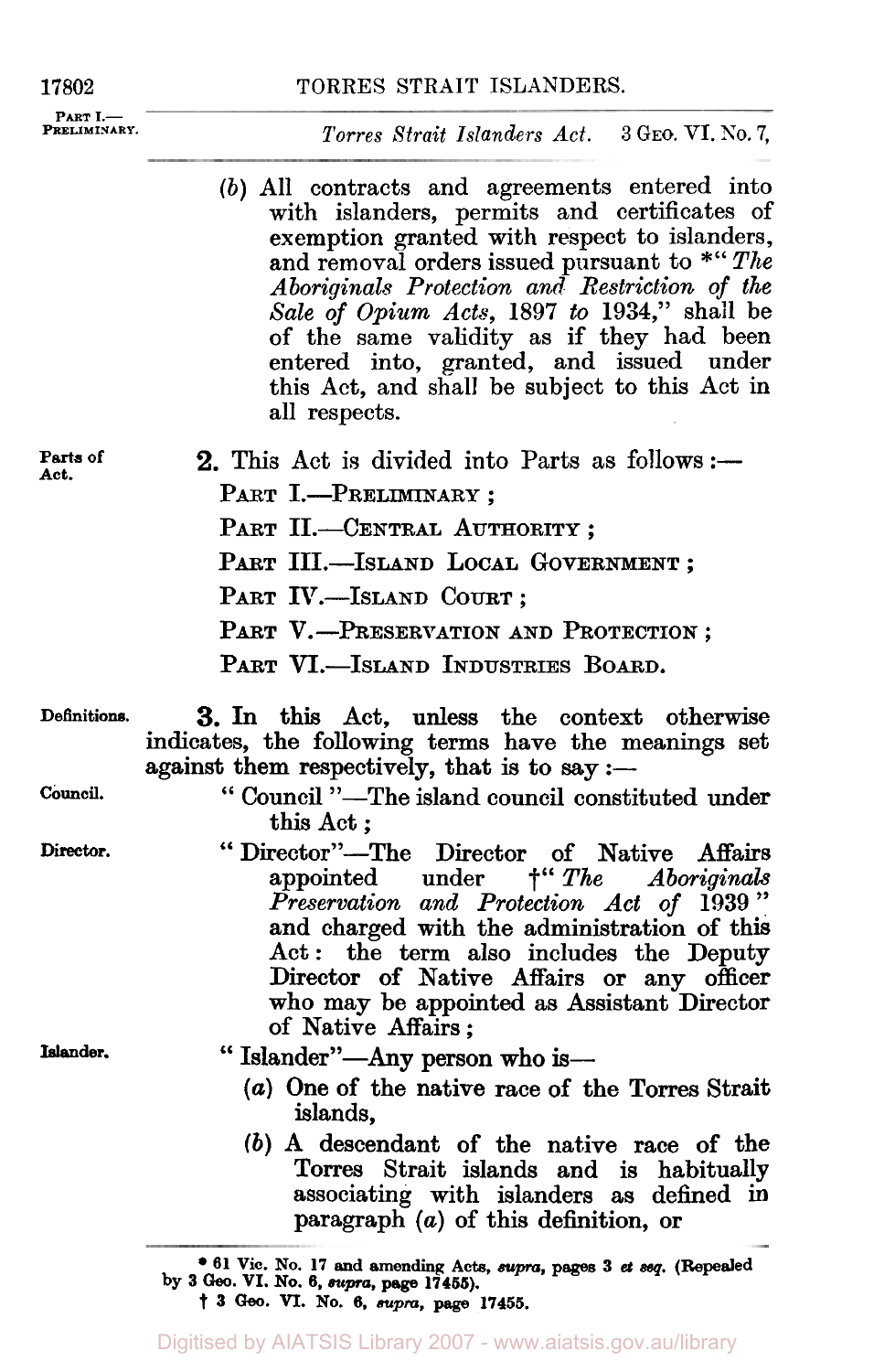- *(c)* A person other than an islander as defined in paragraph *(a)* or *(b)* of this definition who is living on a reserve with an islander as so defined as **wife** or husband or any such person other than an official or person authorised by the protector who habitually associates on a reserve with islanders as so defined ;
- " Minister"-The Secretary for Health and Home **Minister.**  Affairs **or** other Minister of the Crown charged for the time being with the administration of this Act ;
- " Prescribed"-Prescribed by this Act; Prescribed.

- " Protector "-The Protector of Islanders: the Protector. term shall also include the Deputy Protector of Islanders ;
- Act ; '' Regulations"-Regulations made under this **Regulations.**
- a Torres Strait island heretofore **or** hereafter granted in trust **or** reserved from sale **or**  lease by the Governor in Council for the benefit of islanders under the provision of any law in force in Queensland relating to Crown lands; Act ;<br>" Reserve"—Any Torres Strait island or part of Reserve.
- Orders in Council, regulations and by-laws thereunder ; " This Act"-This Act and **all** Proclamations, This **Act.**
- thereunder;<br>
"Torres Strait island"—Any island north of Torres eleven degrees south latitude which is part island. of the State of Queensland.

**CENTRAL-** PART II.-CENTRAL AUTHORITY. **AUTHORITY.** 

**PART II.-** 

4. (1.) The Director, subject to the Minister, shall Director of be charged with the administration of this Act. Affairs.

**(2.)** The **person** for the time being holding Office Protector of as the Protector **of** Aboriginals, Somerset District, Islenders. shall *ex offico* be the Protector of Islanders **for** the purposes of this Act.

The protector shall, subject to the Director, have and exercise such powers and duties as may be prescribed, and be responsible to the Director for the administration **of** this Act.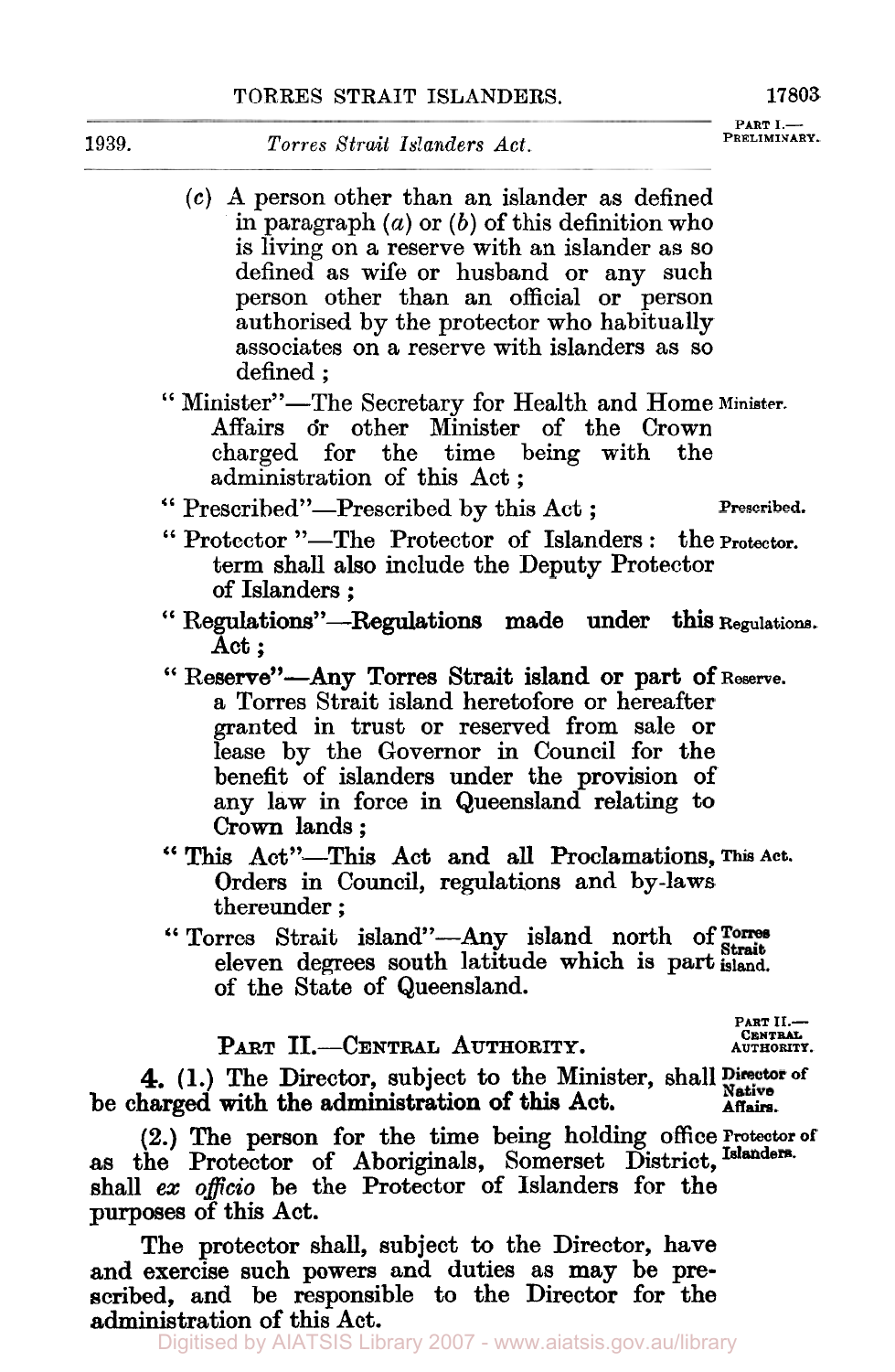| TORRES STRAIT ISLANDERS. |
|--------------------------|
|                          |

PART **II.**-**AUTHORITY.** 

 $Torres \, Strat \, Islands$   $Islanders \, Act.$  **3 GEO. VI. No. 7,** 

The Governor in Council may from time to time appoint a Deputy Protector of Islanders.

**Officers.** 

**(3.)** The Minister may from time to time appoint such medical officers, teachers, and other officers for the medical care, education, and social welfare of islanders as may be necessary.

**Reserves for** *5.* The Governor in Council may from time to time by Proclamation set apart areas within the territorial **swim-divers.**  waters of Queensland and reserve the same solely for islanders and/or aboriginals as defined by *\*"The Aboriginals Preservation and Protection Act* of **<sup>1939</sup>**" for getting by swim-diving pearl-shell, bêche-de-mer, or trochus shell from any port, bank, channel, reef, **or** cluster **of** reefs, **or** any part of the same within any such area. **Any** person other than an islander or aboriginal aforesaid who gets pearl-shell, bêche-de-mer, **or** trochus shell from any area *so* reserved shall be liable to a penalty not exceeding fifty pounds, and in addition any pearl-shell, bêche-de-mer, **or** trochus shell *so* got and found in his possession shall be forfeited to the Crown by the court which convicts the defendant.

**Regulations. 6.** The Governor in Council may from time to time make regulations providing for all **or** any purposes whether general or to meet particular cases, that may be convenient for the administration of this Act or that may be necessary **or** expedient to further and carry out the objects and purposes of this Act and, where there may be in this Act no provision **or** no sufficient provision in respect of any matter or thing necessary **or** expedient to give effect to this Act, providing **for** and supplying such omission or insufficiency.

> Without limiting the generality **of** the foregoing provisions, regulations may be made **for** all **or** any of the following purposes, that is to *say-*

**Care of lslanders.** 

**Apprenticeship.** 

- **(i.)** Providing for the medical care, education, and social welfare of islanders.
- (ii.) Prescribing the conditions on which children of islanders may be apprenticed **or** placed in service.

<sup>\*</sup> **3 Geo. VI. No.** *6, supra.* **page 17455.**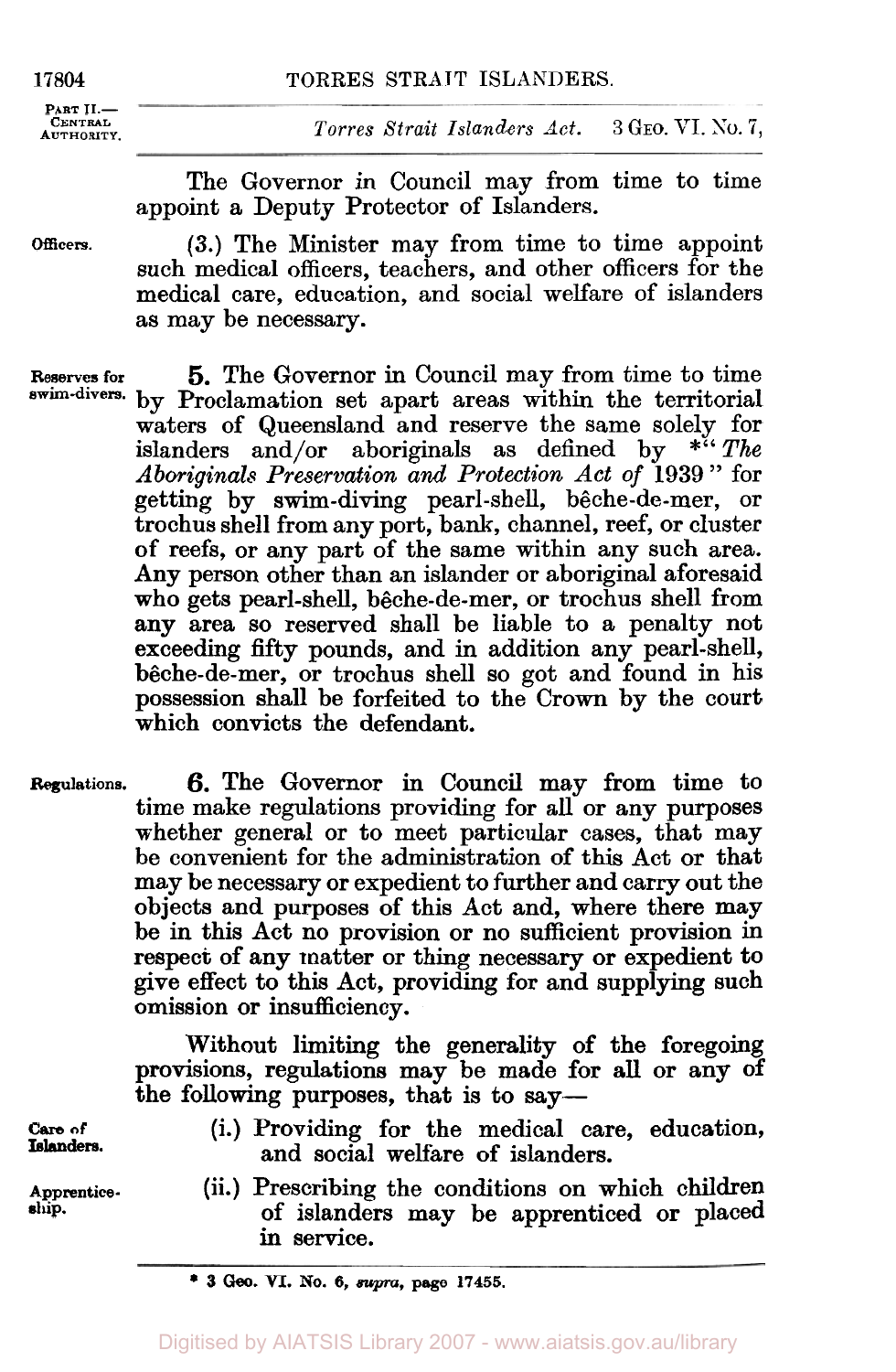**PART II.---<br>CENTRAL<br>AUTHORITY.** 

- (iii.) Providing for the inspection of reserves and Control and for the control and supervision of islanders **supervision.**  employed under this Act.
- (iv.) The form and manner in which the annual  $_{\text{Annual}}$ budget of island reserve revenue and expendi- **budget.**  ture shall be framed and the books of the island council shall be kept.
- (V.) Providing for the civil and/or criminal Island jurisdiction of island courts and the procedure courts. in respect of their jurisdiction, either civil or criminal:

Provided that the maximum pecuniary penalty which may be inflicted by any such court for any offence or breach of duty shall not exceed five pounds and the maximum term of imprisonment which may be imposed by any such court (either in lieu of or on default in payment of a pecuniary penalty or on default in payment of a sum **of**  money) shall not exceed three months.

- (vi.) Authorising the establishment of and Gaols, &c. regulating island gaols on reserves, and the carrying out therein **of** sentences of imprisonment or detention imposed upon islanders **or**  inmates of a reserve by an island **court.**
- **(vii.)** Providing **for** the establishment **of** insurance funds for the purpose of indemnifying against the **loss** of **or** damage to vessels or plant the property of islanders used for fishing or other purposes, and compensating islanders **or**  dependents of islanders engaged on vessels **or**  plant in such industries who may suffer personal injury which is not otherwise covered by \*" *The Workers' Compensation Acts,* **1916**  *to* **1936" (or** any Act amending **or** in substitution for such Acts), setting out the basis on which such indemnity **or** compensation shall be paid and the manner in which such funds shall be maintained by contributions from the earnings of islanders **or of** such vessels **or** plant.
- (viii.) All matters required **or** permitted by this Act to be prescribed in *so* **far as** not required **or** permitted to be otherwise prescribed.

**<sup>6</sup> Geo. V. No. 35 and** *amending* **Acta,** *supra,* **pages 9851** *et* **seq.**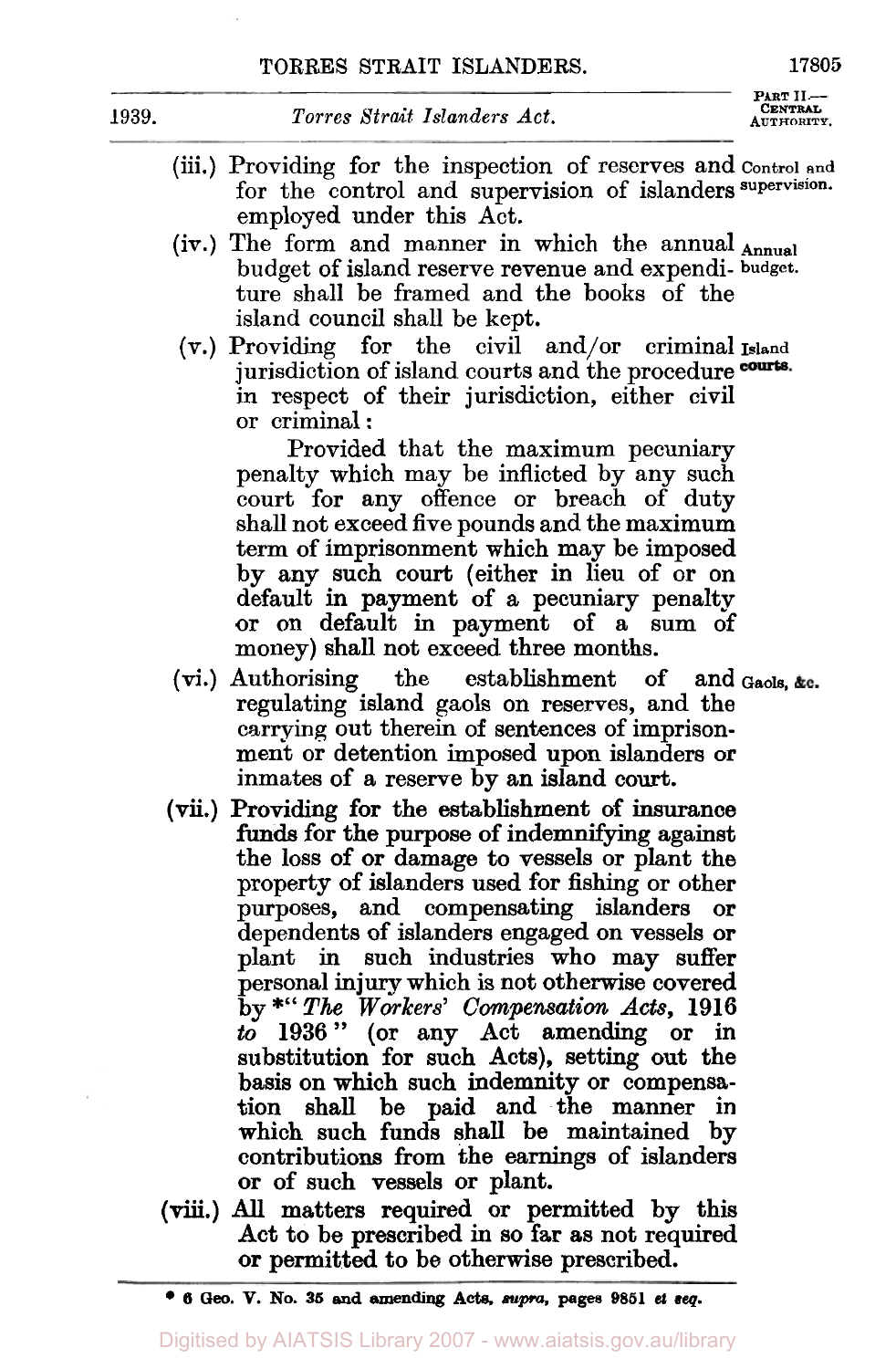**PART II.- CENTRAL**<br>**AUTHORITY** 

#### **AUTHORITY.** *Torres Strait Islanders Act.* **3 GEO.** VI. **SO. 7,**

**Council and** 

**orders** in *7.* **All** Proclamations, Orders in Council, and **regulations.** regulations made **or** purporting to be made under this Act shall upon being published in the *Gazette* have the same effect as if they were enacted in this Act and shall be judicially noticed, and shall not be questioned in any proceedings whatsoever.

> The publication in the *Gazette* of any such Proclamation, Order in Council, **or** regulation shall be conclusive evidence of the matters contained therein, and of the power and authority to make such Proclamation, Order in Council, **or** regulation, as the case may be.

> All such Proclamations, Orders in Council, and regulations shall be laid before Parliament forthwith if then sitting ; and, if not then sitting, within fourteen days after the commencement of the next ensuing session.

> If the Legislative Assembly, within the next fourteen sitting days after any Proclamation, Order in Council, **or** regulation has been so laid before such House, resolves that such Proclamation, Order in Council, or regulation ought to be annulled, the same shall after the date of such resolution be of no effect, without prejudice to the validity of anything done in the meantime under such Proclamation, Order in Council, **or** regulation **or** to the making of any new Proclamation, Order in Council, **or** regulation.

> For the purpose of this section the term "sitting days" shall mean days on which the House actually sits for the despatch of business.

**may** 

Protector **8.** (1.) The protector may at any time suspend<br> *may* **any resolution or order of the island council or prohibit intervene.** any resolution **or** order **of** the island council **or** prohibit the expenditure **of** any moneys from the Island Fund which in his opinion are unnecessary **or** unauthorised **or** not in the interests of the residents of the reserve.

**Extravagant payments.** 

**(2.)** If, whether in pursuance of any resolution **or**  order of the council or otherwise, any payment of money has been made to any person out of the Island **Fund**  which the protector considers to be unnecessary, extravagant, **or** is not authorised by this Act, the protector may order such person to repay such money to the island council forthwith **or** within such time as the protector allows, and any person who fails to comply with such order shall be guilty of an offence.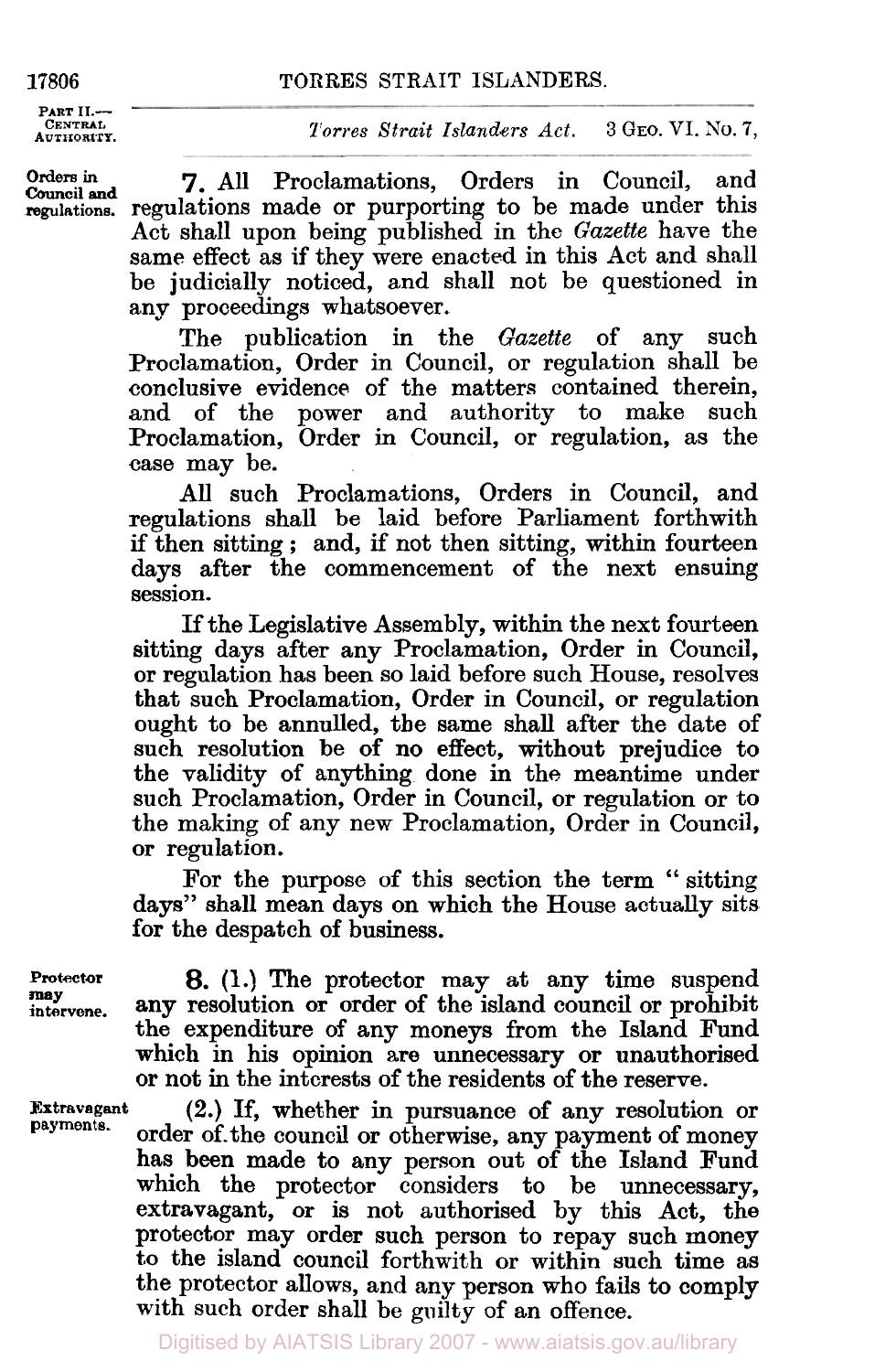**PART II.- CENTRAL** 

**9.** (1.) The council shall furnish the protector Returns. at his request from time to time with such information relating to matters under its jurisdiction as he may require, and the protector shall fix a reasonable time within which such information so required shall be furnished.

(2.) Any person appointed by the protector for that purpose shall at any time have access to all records of the council and may examine such records for the purpose of ascertaining if information furnished is correct.

(3.) The clerk, chairman, and every other member of a council which neglects or refuses to furnish any information required as aforesaid or furnishes any such information which is false, who causes or is privy to any such neglect, refusal, or falsity, and any person who impedes or obstructs any person appointed by the protector to perform any duty under this section shall be each liable to a penalty not exceeding five pounds.

contained the Director may upon the petition of at least of council. two-thirds of the electors of the reserve at any time, if in his opinion circumstances have arisen rendering it necessary so to do, by notice in writing dissolve any council, whereupon the following consequences shall ensue :--**10.** (1.) Notwithstanding anything in this Act Dissolution

- (*a*) The chairman and members of the council shall forthwith go out of office;
- (b) A fresh election of the chairman and members of the council shall be held at such time as the protector may appoint.

(2.) In the event of any delay in holding a fresh election the protector may make such arrangements as he considers necessary for carrying on the essential services of the reserve.

## **PART III.--ISLAND LOCAL GOVERNMENT.** PART III.  $Constant$  *of the Council.*

11. (1.) Every island reserve shall be governed by a Constitution council comprised of such number of members (not of council. exceeding five, including the chairman) as the protector shall fix from time to time.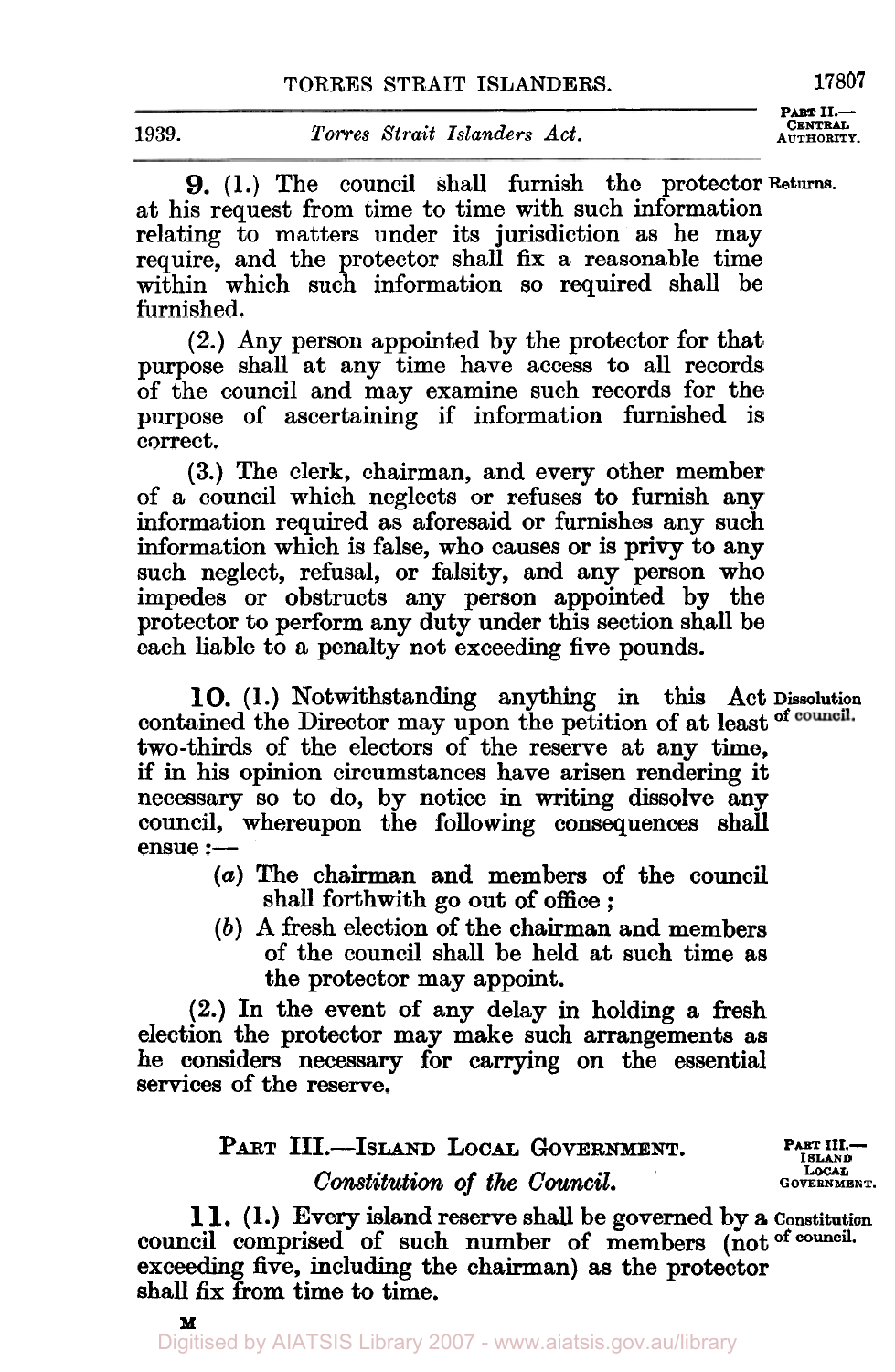| 17808                                                         | TORRES STRAIT ISLANDERS.                       |  |
|---------------------------------------------------------------|------------------------------------------------|--|
| $PART III$ —<br><b>ISLAND</b><br>LOCAL.<br><b>GOVERNMENT.</b> | Torres Strait Islanders Act. 3 GEO. VI. No. 7, |  |

The members of the council shall be called " councillors."

(2.) Every male islander who is eighteen years of age or over and who resides on the reserve and is qualified under this Act to vote shall be qualified under this Act to be nominated as a candidate and to be elected or **Qualification of and and election** 

appointed and to act as chairman or member of the council but only so long as he continues to hold such qualifications.

**Disqualifi-** (3.) No person who-

- **cation.** (a) Is undergoing a sentence of imprisonment whether or not the execution of such sentence has been suspended under section six hundred and fifty-six of *"The Criminal Code"* ; **or**
- (b) Has been convicted of an offence against this Act or the by-laws of the island council within the period of two years next preceding his election ; or

*(c)* Holds an appointment as island policeman, shall be capable of being or continuing as chairman or a member.

**Tenure of office.** 

**(4.)** (i.) Subject to this Act, the chairman and every member of the council shall hold office for three years. The office of chairman or member shall-

- *(a)* Commence on the day of his election ; and
- (b) Become vacant at the conclusion of the next triennial election under this Act unless sooner vacated as hereinafter provided.

(ii.) The office of chairman or member of **a** council when **office**  shall be vacated-

- *(a)* If he is or has become disqualified or has ceased to be qualified under the provisions of this Act ; or
- (b) If he ceases for any reason to hold office before the day on which the office **would**  ordinarily become vacant.

**(iii.)** If **a** chairman or member before he is capable of acting **as** such or after **his** office has become vacated acts or continues to act as chairman or member knowing that he is not capable or that his office has become

**Disqualified person acting.**